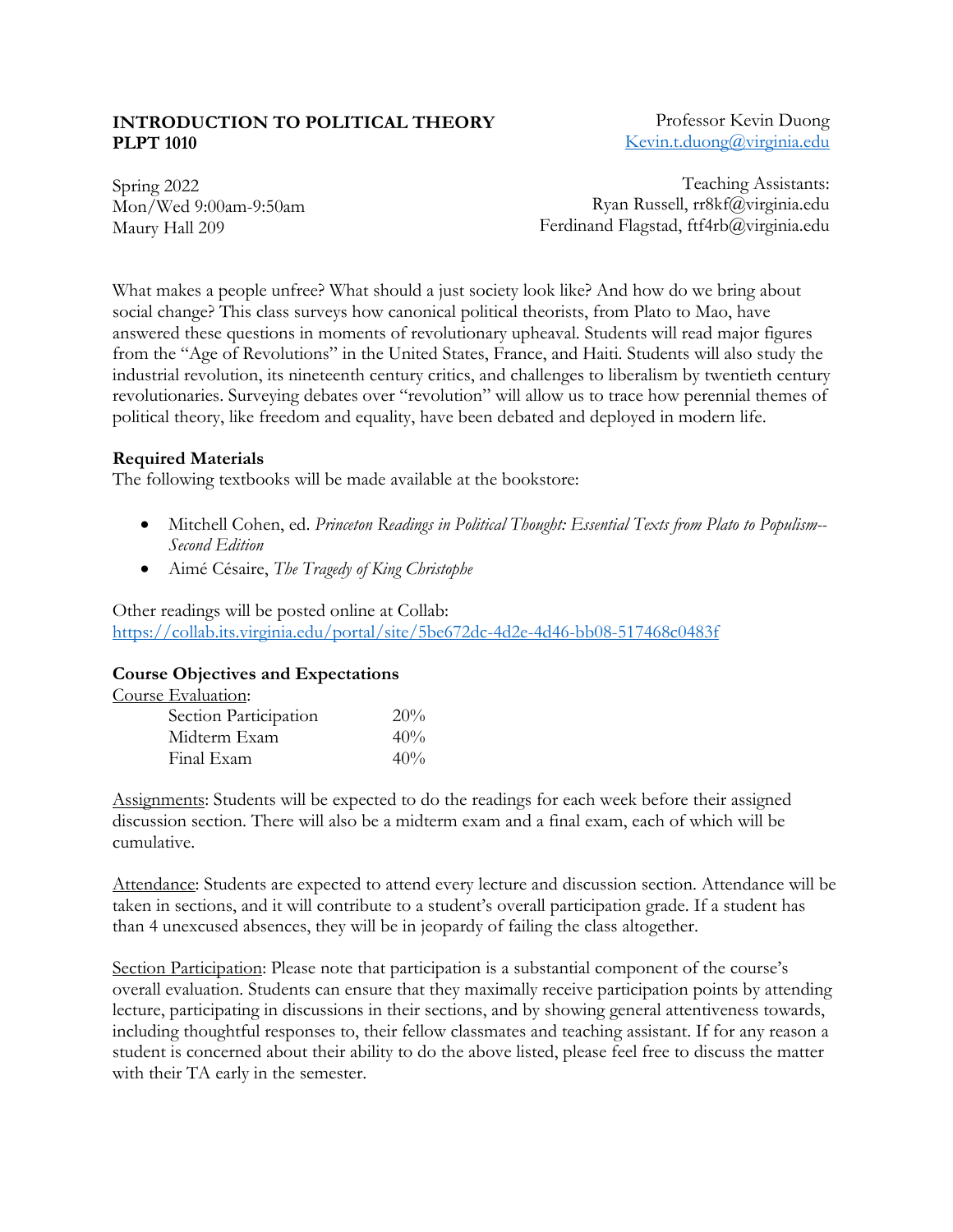Laptop and No Recording Policy: Students are strongly discouraged from using laptops during the lecture unless there is a documented accessibility concern; notes can be taken with pen and notebook.

Students *do not have permission to record* any part of class lectures for any purpose. This includes both audio and visual recording. Doing so is expressly prohibited and in violation of university policy, which can be found here: https://uvapolicy.virginia.edu/policy/PROV-005. If a student is caught recording or sharing them, the course instructor will automatically give them a failing grade. This policy will be strictly enforced.

## **Other Matters:**

Plagiarism: Each student is expected to abide by the code of academic integrity. It is your responsibility to familiarize yourself with college policies regarding plagiarism and other violations of academic integrity, which will be strictly observed in this class. If work is found to be plagiarized, the student will receive an automatic failing grade in the class, and depending on the situation additional sanctions may be imposed by the college.

Reasonable Accommodations for Students with Disabilities: If you have a disability that may require assistance or accommodations, or if you have any questions related to any accommodation for testing, note taking, reading, etc., please speak with me as soon as possible. You may also contact the Student Disability Access Center at https://studenthealth.virginia.edu/sdac-contactus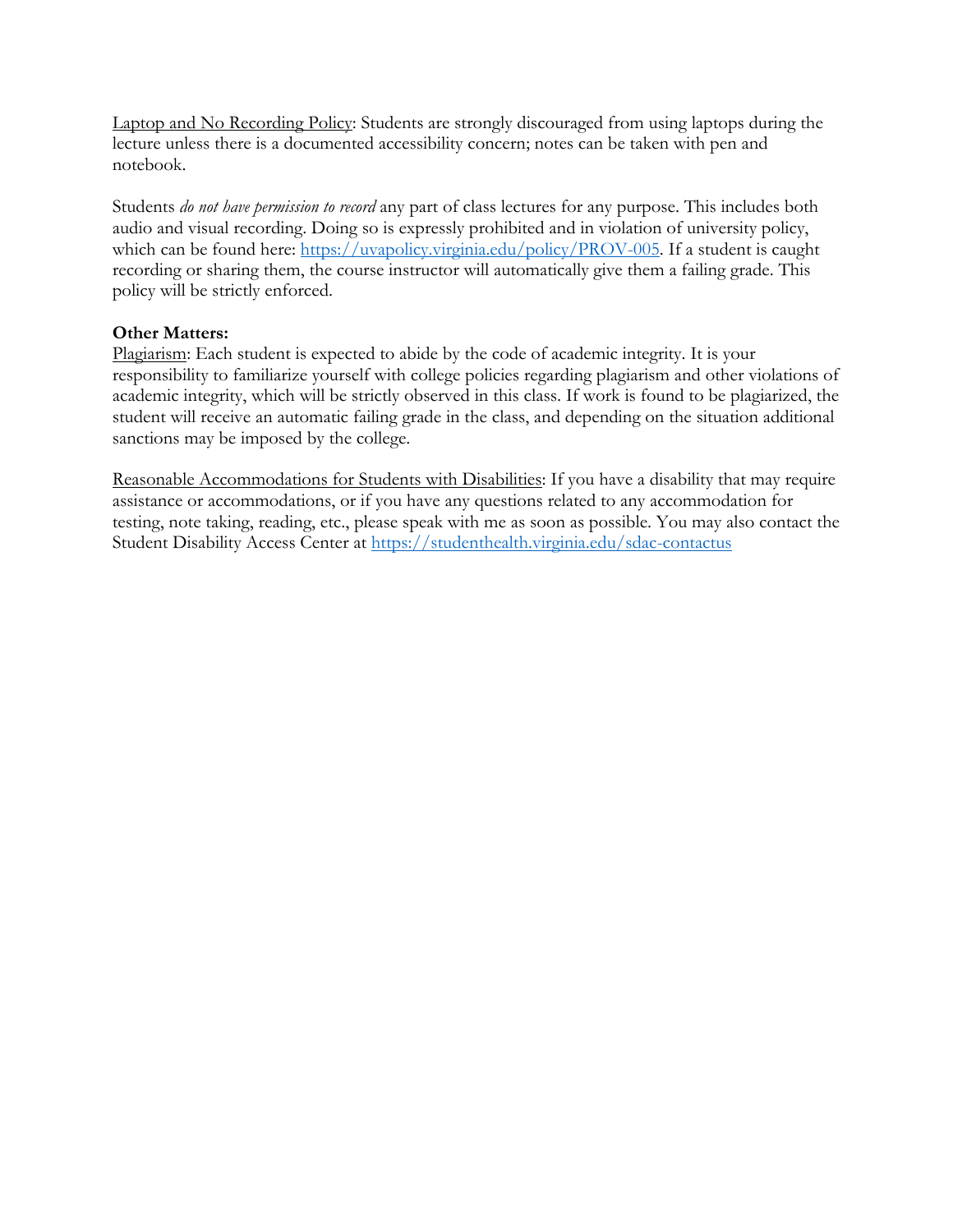### **Schedule of Lectures and Readings**

Readings and assignments are to be completed by the corresponding discussion section. Readings marked with an asterisk (\*) will be made available on Collab.

- Jan 19: Introduction Plato, "The Republic"
- Jan 24: Just City, Just Souls
- Jan 26: Plato's Critique of Democracy

- 
- 

| Feb 7:                    | Enlightenment as Modernity |               |
|---------------------------|----------------------------|---------------|
| $\mathbf{r}$ $\mathbf{r}$ | $\overline{ }$             | $\sim$ $\sim$ |

Feb 9: The Concept of Tyranny

- 
- 

- 
- Feb 23: Autonomy and "the Will of the People" Foundations of Inequality among Men"

- 
- Mar 2: Conservativism and Tradition "Loi Le Chapelier"\*

## **Lectures, Week 1-2 Readings for Week 1-2**

### **Lectures, Week 3 Readings for Week 3**

- Jan 31: Christian Justice New Testament, "Excerpts"\*
- Feb 2: Christian Government St. Augustine, "City of God"
	- St. Thomas Aquinas, "Politics and Law"

### **Lectures, Week 4 Readings for Week 4**

• John Locke, "Second Treatise of Government"

### **Lectures, Week 5 Readings for Week 5**

- Feb 14: The Right to Revolution Jonathan Boucher, "On Civil Liberty"\*
- Feb 16: The American Thermidor Thomas Jefferson, "Declaration of Independence"
	- Thomas Jefferson, "A Bill for Establishing Religious Freedom"\*
	- Thomas Jefferson, "Letter to James Madison"\*
	- Abigail Adams, "Letter to John Adams"\*
	- James Madison, "Federalist Paper #10"

### **Lectures, Week 6 Readings for Week 6**

- Feb 21: Alienation and Dependence Jean-Jacques Rousseau, "Discourse on the Origin and
	- Jean-Jacques Rousseau, "On the Social Contract"

## **Lectures, Week 7 Readings for Week 7**

- Feb 28: French Revolutionary Democracy "Declaration of the Rights of Man and Citizen"
	-
	- Marie-Olympes de Gouges, "Declaration of the Rights of Woman and Citizens"
	- Edmund Burke, "Reflections on the Revolution in France"

### **Lectures, Week 8 Readings and Plays for Week 8**

- Mar 14: Haiti and the Idea of Freedom Toussaint L'Ouverture, "Letter to the General Assembly Mar 16: Enlightenment as Tragedy from Biassou, Jean François and Toussaint L'Ouverture"\*
	- Toussaint L'Ouverture, "Toussaint L'Ouverture to His Brothers and Sisters in Varettes"
	- Haitian Constitution of 1801\*
	- Aimé Césaire, *The Tragedy of King Christophe*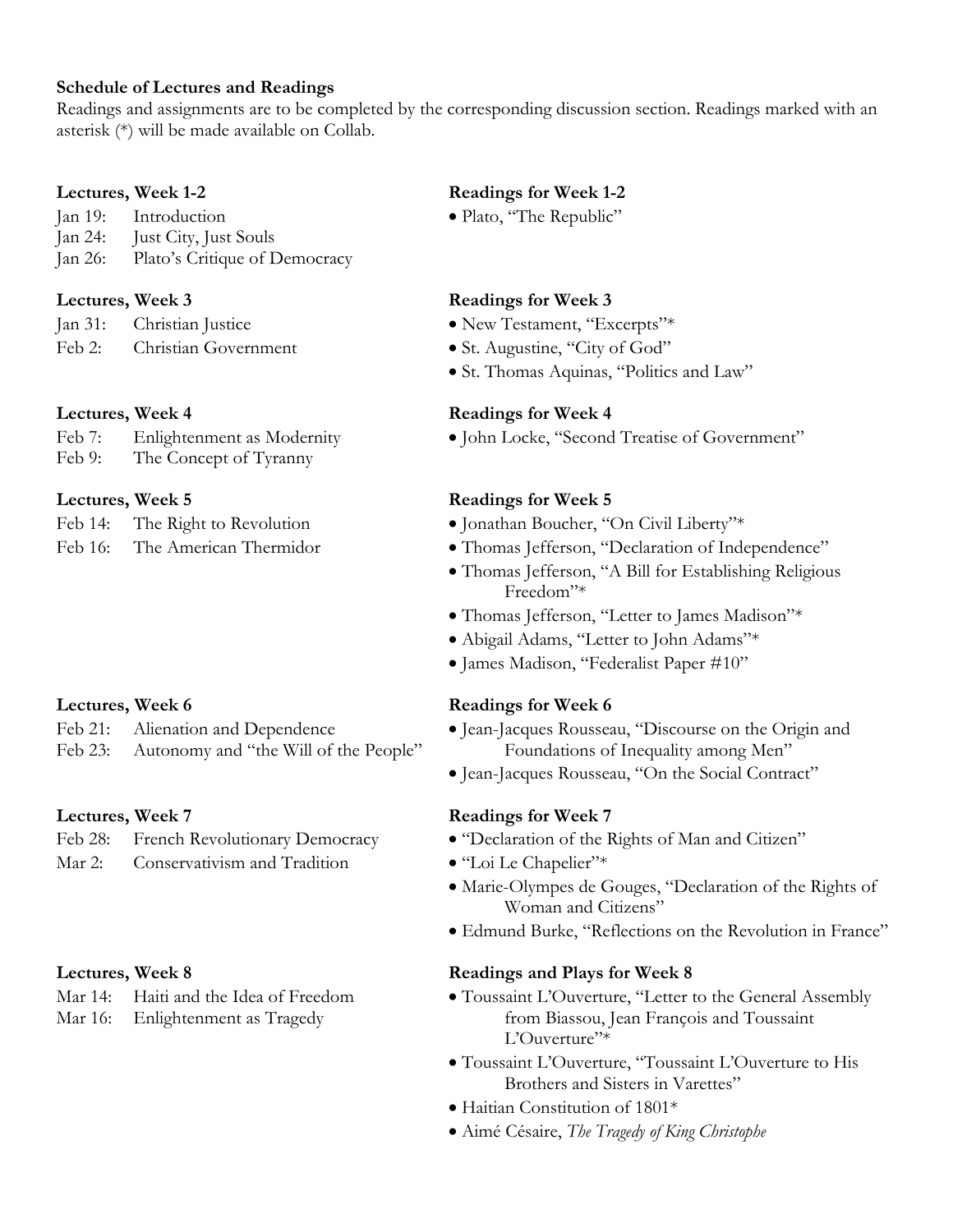Mar 21: No Class Mar 23: **Midterm Exam**

Mar 28: The Concept of Progress • Adam Smith, "The Wealth of Nations"

- Conceptual Laboratory Manifesto"
- Apr 13: Modernism and World Revolution V. I. Lenin, "Bolshevism"

April 18: Maoism in and Beyond China • Mao Zedong, "On New Democracy"\*

# **Lectures, Week 9 No Readings for Week 9**

# **Lectures, Week 10 Readings, Paintings, Poems for Week 10**

- 
- Mar 30: Modern Machines and Romantic Revolt Auguste Comte, "Course on Positive Philosophy"\*
	- Eugène Delacroix, "Liberty Leading the People"\*
	- Friedrich Hölderlin, "Voice of the People"\*
	- William Wordsworth, "The Prelude, Book XI"\*
	- Gustave Courbet, "The Stone Breakers"\*
	- Gustave Courbet, "A Burial at Ornans"\*
	- Karl Marx, "Estranged Labour"

# Lectures, Week 11 **Readings for Week 11**

- "The Declaration of Sentiments, Seneca Falls, 1848"\*
- Apr 6: Anarchists at an Impasse Emma Goldman, "Anarchism: What It Really Stands For" \*
	- Emma Goldman, "Woman Suffrage"\*
	- Leo Tolstoy, "The Inevitable Revolution"\*

## **Lectures, Week 12 Readings, Paintings, and Poems for Week 12**

- Apr 11: The Russian Revolution as Karl Marx and Friedrich Engels, "The Communist"
	-
	- V. I. Lenin, "Imperialism, the Highest Stage of Capitalism"\*
	- Rosa Luxemburg, "Reform or Revolution\*
	- Leon Trotsky, "What is the Permanent Revolution?"\*
	- Langston Hughes, "Lenin"\*
	- Vasily Kandinsky, "Orange"\*
	- El Lissitzky, "Proun 19D"\*
	- Elena Semenova, "Workers' Club Lounge"\*
	- Gustav Klutsis, "Anti-Imperialist Exhibition"\*
	- Aleksandr Deineka, "Conquerors of Space"\*

# **Lectures, Week 13 Readings for Week 13**

- 
- Apr 20: Vietnamese Decolonization Mao Zedong, "Statement Supporting the American Negroes"\*
	- Huey Newton, "In Defense of Self-Defense"\*
	- Ho Chi Minh, "The Path Which Led Me to Leninism"\*
	- Ho Chi Minh, "Report on the National and Colonial Questions"\*
	- Declaration of Independence of the Democratic Republic of Viet Nam\*
	- Ho Chi Minh, "On Revolutionary Morality"\*

# **Lectures, Week 14: Readings, Poems, and Songs for Week 14**